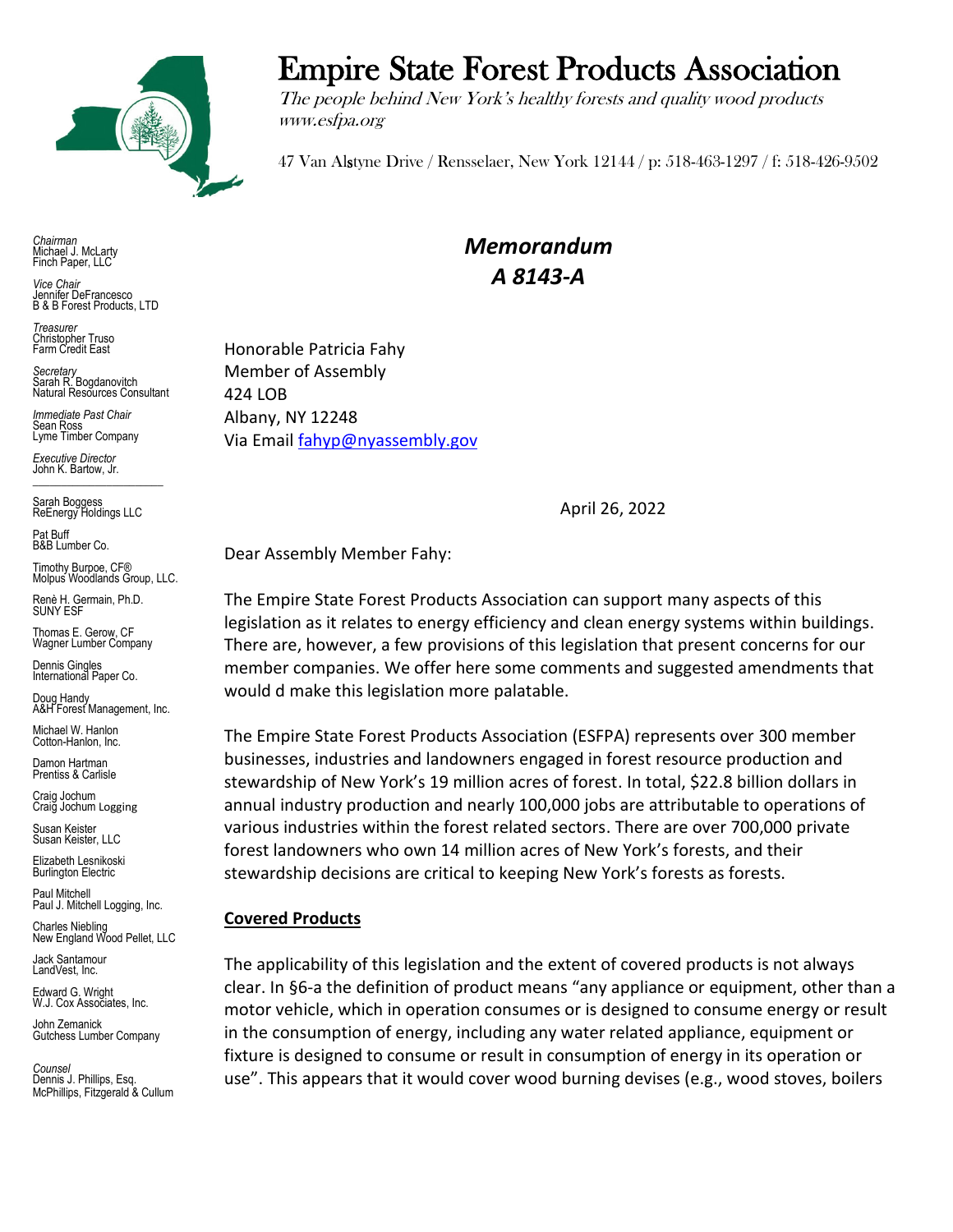or high-density pellets boilers). In addition, under §4 3. It directs the State Fire Prevention and Building Code Council to "promulgate a construction code incorporating clean energy features applicable to the construction of any building, including but not limited to greenhouse gas reductions." In addition, under §5 6. It furthers calls for the construction of buildings in the code to include greenhouse gas reductions under the CLCPA. Given that the State's inventory of greenhouse gases includes biogenic sources of carbon (e.g., wood) this could also present an impediment to wood thermal heating in residential and commercial buildings.

The draft Scoping Plan recently released by the Climate Action Council acknowledges the limits of electric geothermal and air sourced heat pumps in extremely cold circumstances and that buildings will require secondary heating systems, including wood heating systems. In addition, hundreds of thousands of upstate rural homeowners and commercial businesses use wood, often harvested from their own forests, for primary and secondary heat sources. Also, as evidenced in last weeks late winter storm, hundreds of thousands on New Yorkers lost power for over 24 hours. Failure to have secondary wood heat these residents would have frozen pipes and other thermal risks to life and property.

We would suggest that language regarding greenhouse gas emissions be limited to "fossil fuel greenhouse gas emissions."

## **Breadth of NYSERDA Jurisdiction**

The unbridled delegation of regulatory authority to the New York Energy Research & Development Authority along with broad definitions of "products" and "appliances" could bring building and energy code burdens in industrial equipment and processes. This could potentially go beyond historical building code and energy efficiency code standards and have deleterious impacts on manufacturers across New York. More importantly, this could create competitive disadvantages to existing New York manufacturers, potentially resulting in "leakage," or attracting new manufacturers to New York.

Once again, the Climate Action Council draft Scoping Plan makes specific notation that the "heterogeneous nature of industry, and the resulting need for customized solutions on an industry specific and even factory specific basis." We would recommend that to avoid unintended consequences for manufacturers and "leakage" that the broad authority envisioned in this legislation exclude any "products" , "appliances" or "components of processes" that are part of a commercial or industry manufacturing process or there be legislative authorization to work with industrial or commercial manufacturers on standards that can be industry or factory specific with explicit authorization to grant conditions that would avoid leakage.

#### **Impact on Harvested Wood Product Manufacturing**

Wood product manufacturers throughout New York State use residual wood from the forest and their manufacturing processes for production of heat and electricity used in their manufacturing processes. These range from the use of chips and saw dust to "black liqueur derived in paper making to generate heat and power behind the grid and serve as a beneficial end-of-life use of residuals that would otherwise have to be disposed of as waste. This energy usage needs to be recognized for this particular sector as a viable, renewable energy resource. In addition, some of these residuals are used to produce high-density wood pellets that in turn are used for residential and commercial wood heat.